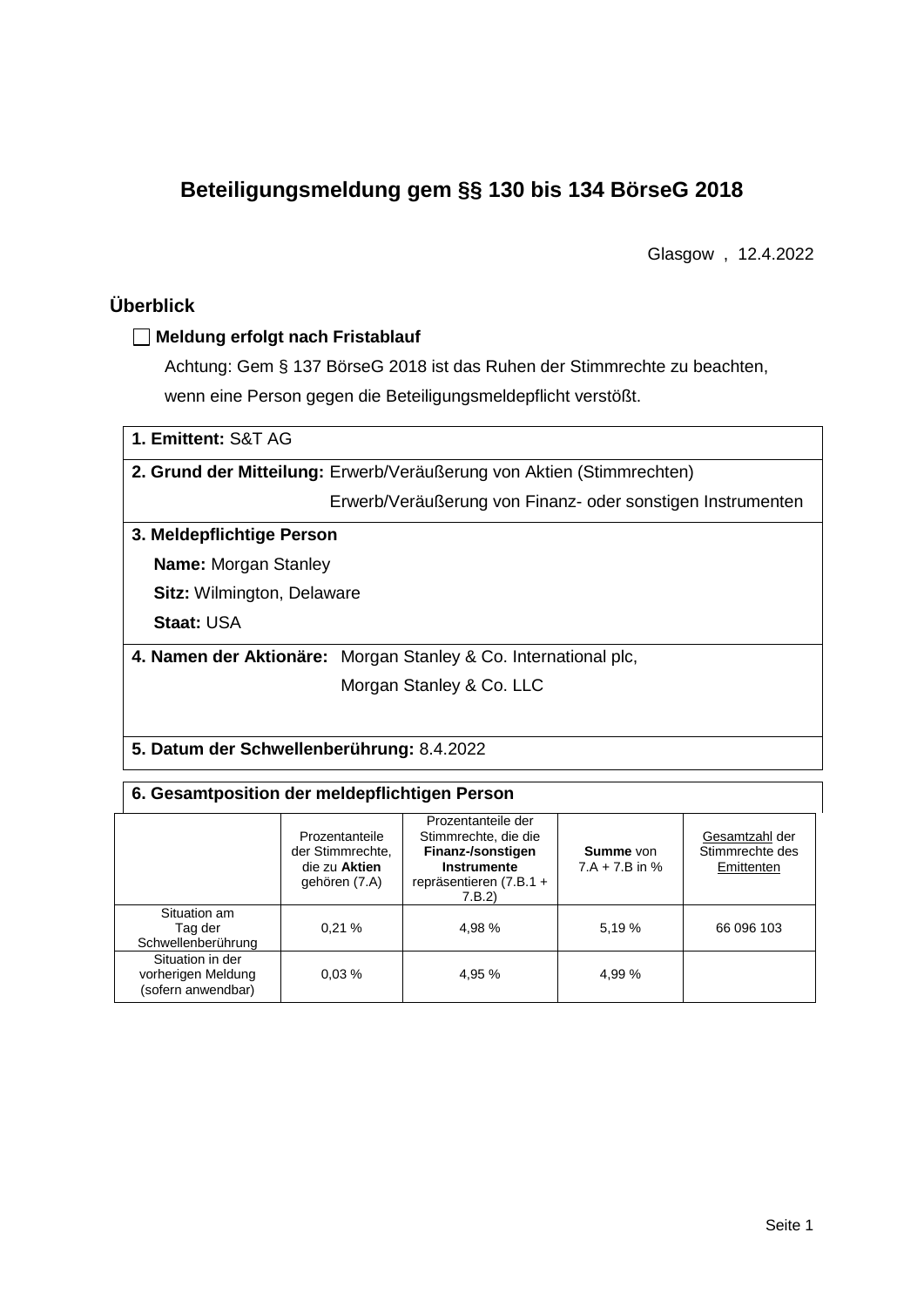## **Details**

### **7. Details über die gehaltenen Instrumente am Tag der Berührung der Schwelle:**

| A: Stimmrechte, die zu Aktien gehören |                                    |                                      |                                           |                                      |  |  |
|---------------------------------------|------------------------------------|--------------------------------------|-------------------------------------------|--------------------------------------|--|--|
|                                       |                                    | Anzahl der Stimmrechte               | Prozentanteil der Stimmrechte             |                                      |  |  |
| <b>ISIN der Aktien</b>                | Direkt<br>$(S$ 130 BörseG<br>2018) | Indirekt<br>$(S$ 133 BörseG<br>2018) | <b>Direkt</b><br>$(S$ 130 BörseG<br>2018) | Indirekt<br>$(S$ 133 BörseG<br>2018) |  |  |
| AT0000A0E9W5                          |                                    | 140 107                              |                                           | 0.21%                                |  |  |
| Subsumme A                            | 140 107                            |                                      |                                           | 0.21%                                |  |  |

| B 1: Finanzinstrumente / sonstige Instrumente gem § 131 Abs 1 Z 1 BörseG 2018                                                                        |             |              |           |       |  |
|------------------------------------------------------------------------------------------------------------------------------------------------------|-------------|--------------|-----------|-------|--|
| Anzahl der Stimmrechte<br>Prozentanteil der<br>Ausübungsfrist<br>die erworben werden<br>Verfalldatum<br>Art des Instruments<br>Stimmrechte<br>können |             |              |           |       |  |
| Right of recall over<br>securities lending<br>agreements                                                                                             | at any time | at any time  | 2 358 906 | 3.57% |  |
|                                                                                                                                                      |             | Subsumme B.1 | 2 358 906 | 3.57% |  |

| B 2: Finanzinstrumente / sonstige Instrumente gem § 131 Abs 1 Z 2 BörseG 2018 |                                     |                |                                    |                           |                                     |
|-------------------------------------------------------------------------------|-------------------------------------|----------------|------------------------------------|---------------------------|-------------------------------------|
| Art des<br><b>Instruments</b>                                                 | Verfalldatum                        | Ausübungsfrist | Physisches oder<br>Cash Settlement | Anzahl der<br>Stimmrechte | Prozentanteil<br>der<br>Stimmrechte |
| <b>Equity Swap</b>                                                            | From<br>08.12.2022 to<br>28.03.2024 | at any time    | Cash                               | 929 414                   | 1.41%                               |
|                                                                               |                                     |                | Subsumme B.2                       | 929 414                   | 1,41 %                              |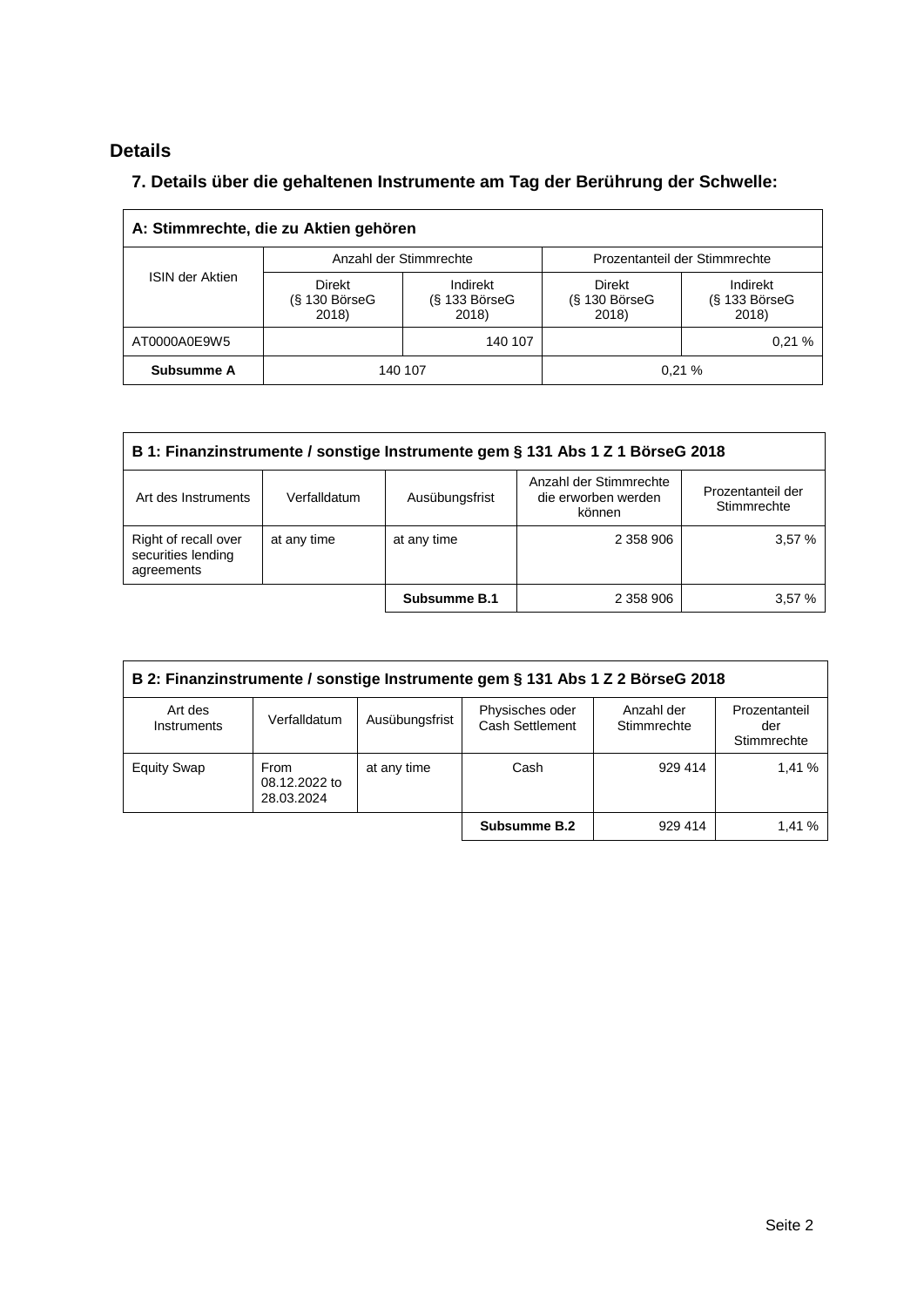#### **8. Information in Bezug auf die meldepflichtige Person:**

Die meldepflichtige Person (Punkt 3) wird nicht von einer natürlichen/juristischen Person kontrolliert und kontrolliert auch keine andere Person, die direkt oder indirekt Instrumente am Emittenten hält.

 $\boxtimes$  Volle Kette der kontrollierten Unternehmen, über die die Stimmrechte und/oder Finanz-/sonstigen Instrumente gehalten werden, beginnend mit der obersten kontrollierenden natürlichen oder juristischen Person:

| Ziffer         | <b>Name</b>                                            | Direkt kontrolliert<br>durch Ziffer | Direkt gehaltene<br>Stimmrechte in<br>Aktien (%) | Direkt gehaltene<br>Finanz-<br>/sonstige<br>Instrumente (%) | <b>Total</b> von beiden<br>$(\% )$ |
|----------------|--------------------------------------------------------|-------------------------------------|--------------------------------------------------|-------------------------------------------------------------|------------------------------------|
| 1              | Morgan Stanley                                         |                                     |                                                  |                                                             |                                    |
| $\overline{c}$ | Morgan Stanley<br>Capital<br>Management,<br><b>LLC</b> |                                     |                                                  |                                                             |                                    |
| 3              | Morgan Stanley<br>Domestic<br>Holdings, Inc.           | $\overline{2}$                      |                                                  |                                                             |                                    |
| $\overline{4}$ | Morgan Stanley<br>& Co. LLC                            | 3                                   | 0,21%                                            | 1,66 %                                                      | 1,87 %                             |
| 5              | Morgan Stanley<br>International<br>Holdings Inc.       | 1                                   |                                                  |                                                             |                                    |
| 6              | Morgan Stanley<br>International<br>Limited             | 5                                   |                                                  |                                                             |                                    |
| 7              | Morgan Stanley<br>Investments<br>(UK)                  | 6                                   |                                                  |                                                             |                                    |
| 8              | Morgan Stanley<br>& Co.<br>International plc           | 7                                   | 0,00%                                            | 3,31%                                                       | 3,31%                              |
|                |                                                        |                                     |                                                  |                                                             |                                    |

#### **9. Im Falle von Stimmrechtsvollmacht**

Datum der Hauptversammlung: -

Stimmrechtsanteil nach der Hauptversammlung: - entspricht - Stimmrechten

#### **10. Sonstige Kommentare:**

-

Glasgow am 12.4.2022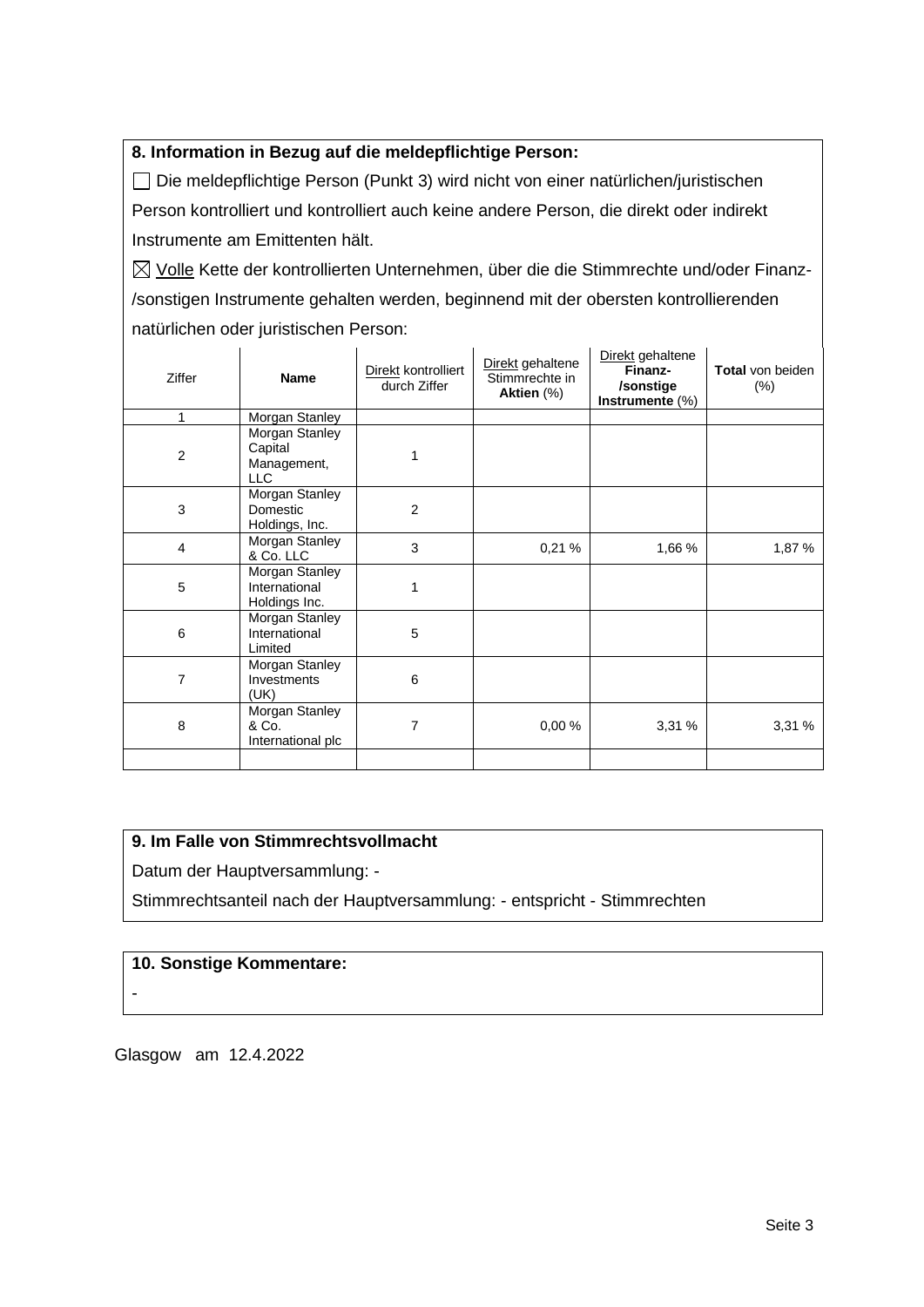# **Major holdings notification pursuant to Sec. 130 to 134 BörseG 2018**

Glasgow , 12.4.2022

#### **Overview**

#### **Notification made after deadline**

Caution: In case of violations of major holdings notification rules, please pay attention to Section 137 BörseG 2018 (Suspension of voting rights)

| 1. Issuer: S&T AG |  |
|-------------------|--|
|                   |  |

**2. Reason for the notification:** Acquisition or disposal of voting rights

Acquisition or disposal of financial/other instruments

#### **3. Person subject to notification obligation**

**Name:** Morgan Stanley

**City:** Wilmington, Delaware

**Country:** USA

**4. Name of shareholder(s):** Morgan Stanley & Co. International plc,

Morgan Stanley & Co. LLC

**5. Date on which the threshold was crossed or reached:** 8.4.2022

#### **6. Total positions**

|                                                                                | % of voting rights<br>attached to<br>shares $(7.A)$ | % of voting rights<br>through<br>financial/other<br>instruments $(7.B.1 +$<br>7.B.2) | <b>Total</b> of both in %<br>$(7.A + 7.B)$ | Total number of<br>voting rights of<br>issuer |
|--------------------------------------------------------------------------------|-----------------------------------------------------|--------------------------------------------------------------------------------------|--------------------------------------------|-----------------------------------------------|
| Resulting situation on the<br>date on which threshold<br>was crossed / reached | 0.21%                                               | 4,98 %                                                                               | 5.19 %                                     | 66 096 103                                    |
| Position of previous<br>notification (if applicable)                           | 0.03%                                               | 4,95 %                                                                               | 4.99 %                                     |                                               |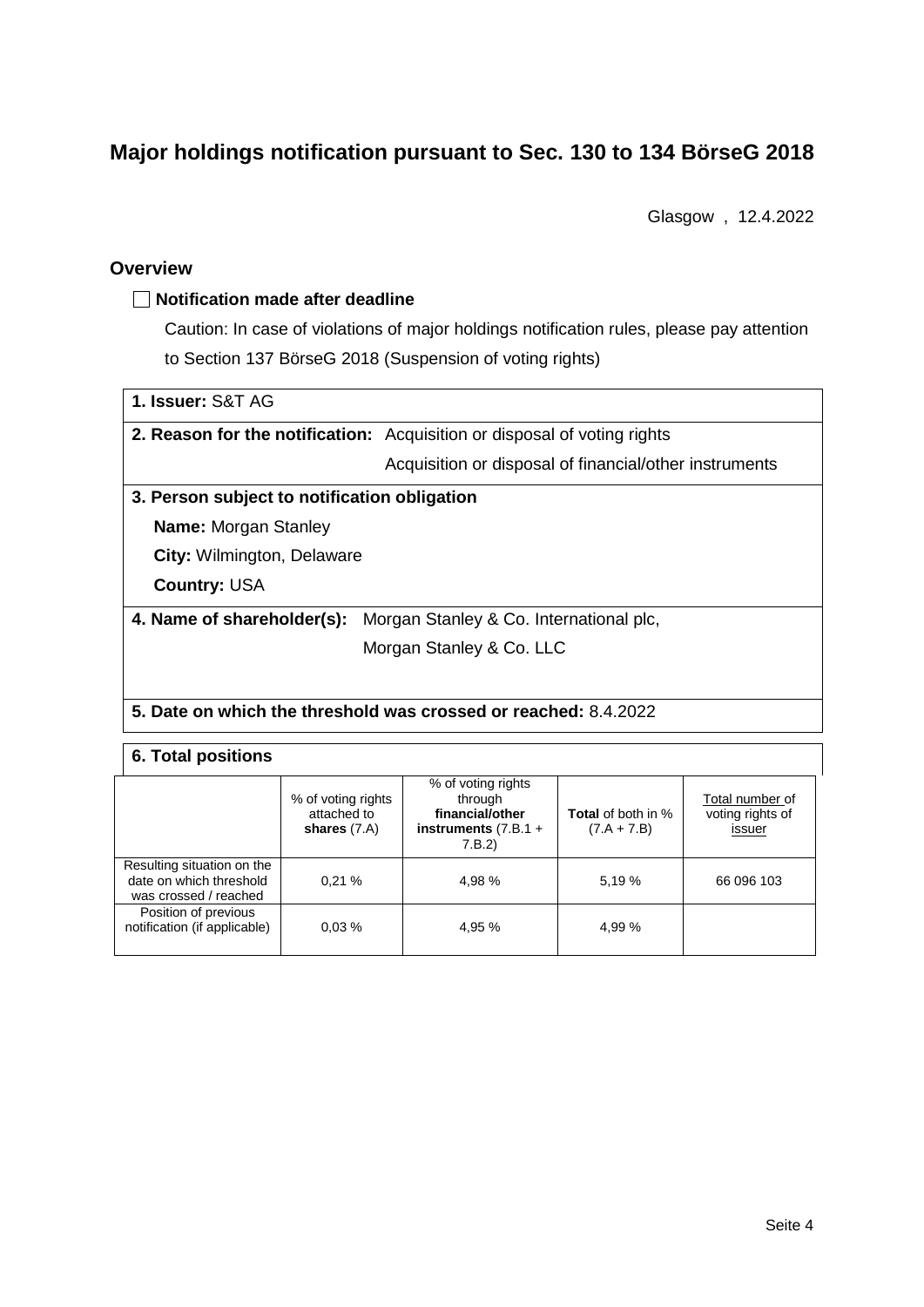## **Details**

### **7. Notified details of the resulting situation:**

| A: Voting rights attached to shares |                                           |                                      |                                    |                                      |  |
|-------------------------------------|-------------------------------------------|--------------------------------------|------------------------------------|--------------------------------------|--|
|                                     |                                           | Number of voting rights              | % of voting rights                 |                                      |  |
| <b>ISIN Code</b>                    | <b>Direct</b><br>(Sec 130 BörseG<br>2018) | Indirect<br>(Sec 133 BörseG<br>2018) | Direct<br>(Sec 130 BörseG<br>2018) | Indirect<br>(Sec 133 BörseG<br>2018) |  |
| AT0000A0E9W5                        |                                           | 140 107                              |                                    | 0.21%                                |  |
| <b>SUBTOTAL A</b>                   |                                           | 140 107                              |                                    | 0.21%                                |  |

| B 1: Financial / Other Instruments pursuant to Sec. 131 para. 1 No. 1 BörseG 2018 |                        |                     |                                                                                      |                    |  |
|-----------------------------------------------------------------------------------|------------------------|---------------------|--------------------------------------------------------------------------------------|--------------------|--|
| Type of instrument                                                                | <b>Expiration Date</b> | Exercise Period     | Number of voting<br>rights that may be<br>acquired if the<br>instrument is exercised | % of voting rights |  |
| Right of recall over<br>securities lending<br>agreements                          | at any time            | at any time         | 2 358 906                                                                            | 3,57%              |  |
|                                                                                   |                        | <b>SUBTOTAL B.1</b> | 2 358 906                                                                            | 3.57%              |  |

| B 2: Financial / Other Instruments pursuant to Sec. 131 para. 1 No. 2 BörseG 2018 |                                            |                    |                               |                            |                       |  |
|-----------------------------------------------------------------------------------|--------------------------------------------|--------------------|-------------------------------|----------------------------|-----------------------|--|
| Type of instrument                                                                | Expiration<br>Date                         | Exercise<br>Period | Physical /<br>Cash Settlement | Number of<br>voting rights | % of voting<br>rights |  |
| <b>Equity Swap</b>                                                                | <b>From</b><br>08.12.2022 to<br>28.03.2024 | at any time        | Cash                          | 929 414                    | 1.41%                 |  |
|                                                                                   |                                            |                    | <b>SUBTOTAL B.2</b>           | 929 414                    | 1,41 %                |  |